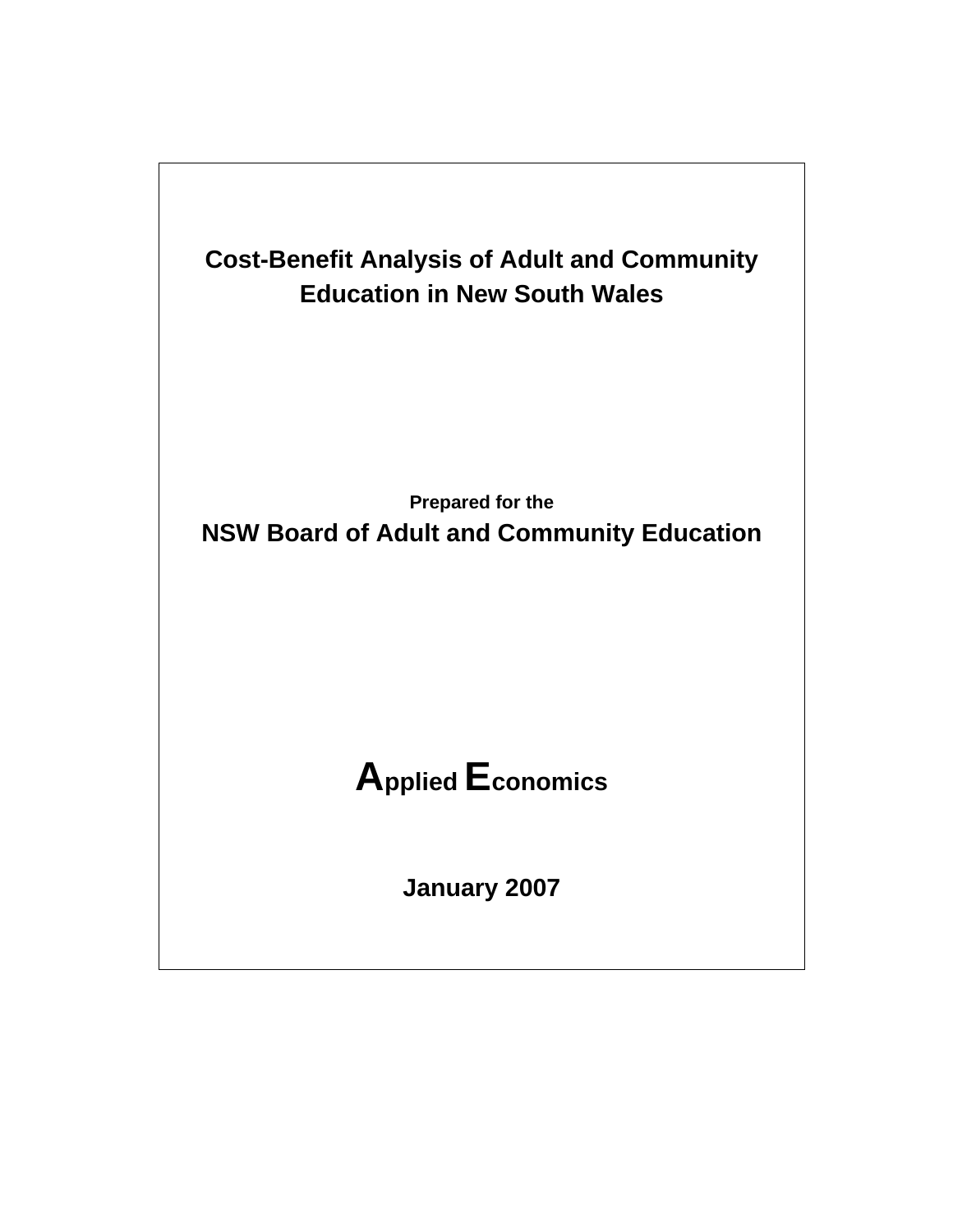# **Contents**

| <b>Executive Summary</b>                              | 3  |
|-------------------------------------------------------|----|
| <b>Aims and Approach of Study</b>                     |    |
| Aims of the Study                                     | 7  |
| General Approach to the Study                         | 7  |
| Implementation of the Study Program                   | 9  |
| <b>Results of the Survey of ACE Participants</b>      |    |
| <b>Student Participation and Objectives</b>           | 10 |
| Economic Benefits of the Courses                      | 12 |
| The Nature of the Students                            | 13 |
| <b>Cost-Benefit Analysis</b>                          |    |
| Overview of Cost-Benefit Analysis                     | 14 |
| <b>Estimating Benefits of ACE Courses to Students</b> | 15 |
| Estimating Benefits of ACE Courses to Third Parties   | 16 |
| <b>Results of Economic Evaluation</b>                 | 17 |
|                                                       |    |

### **Appendices** 20

- A NSW Survey of Participants in ACE Courses B Summary of Quantitative Results of Survey for all Colleges
- C Qualitative Responses to Survey

# **Acknowledgements**

We wish to acknowledge the support of the adult and community colleges that took part in the survey of participants in the colleges and particularly the support of the principals of these colleges who made the survey possible. We would also like to acknowledge the administrative support from Helen de Silva Joyce (Director of Community and Migrant Education in the NSW Board of Adult Education) and the technical assistance in questionnaire design by Michelle Circelli (Senior Research Officer with the National Centre for Vocational and Education Research). Both were most helpful to this work. Applied Economics remains responsible for any views expressed in this report.

Dr. Peter Abelson Applied Economics, Sydney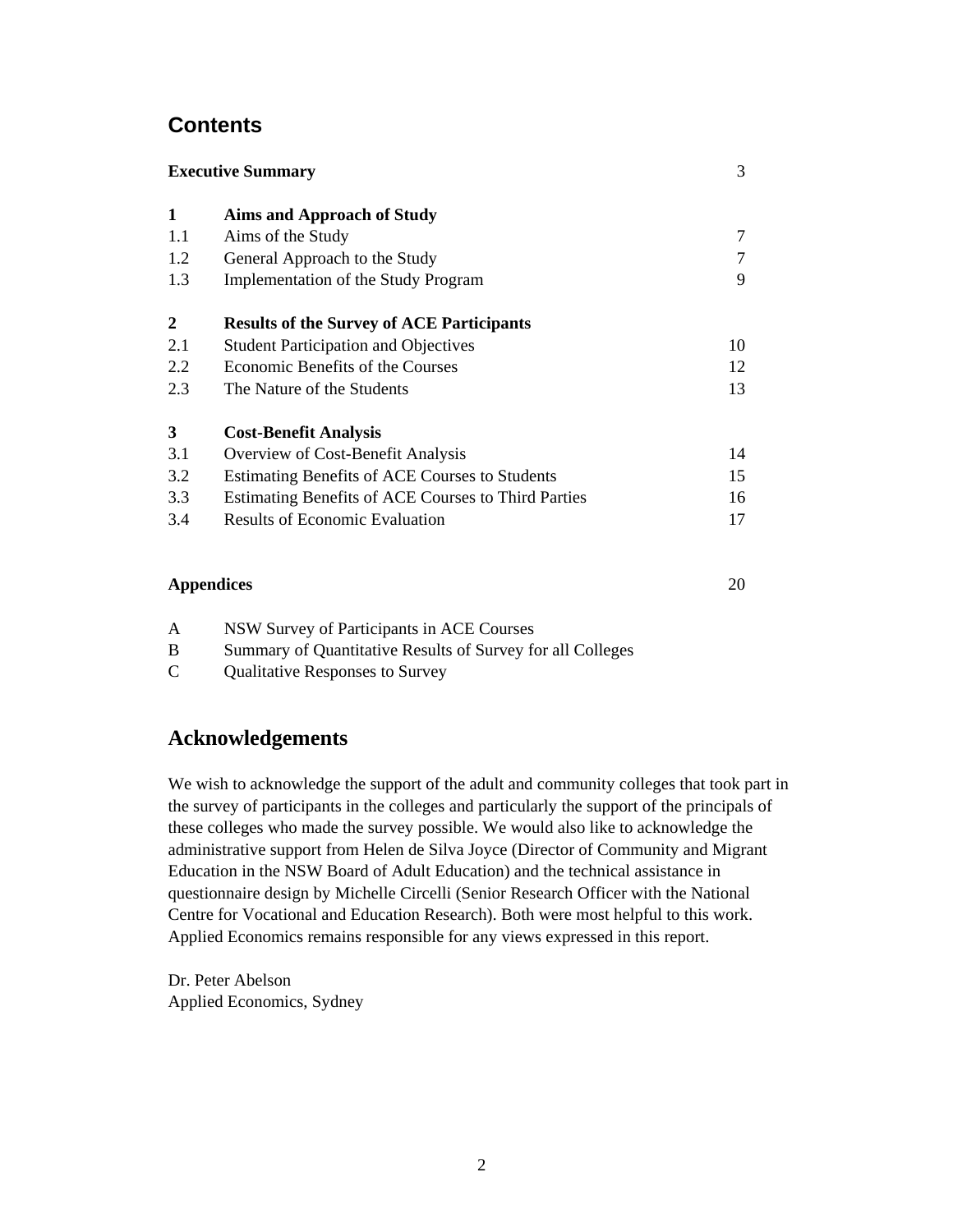# **Executive Summary**

This report describes the benefits of Adult and Community Education (ACE) for typical client groups and provides a cost-benefit analysis of ACE for seven colleges in New South Wales. Although the results are presented in this report for each college individually as well as collectively, the colleges are not identified in this report.

The benefits of ACE courses are based on a survey of 566 ACE students from 74 courses in the colleges. The survey examined both student aims and benefits from ACE and student perceptions of third-party (community) benefits to their households and employers, and to other members of the community. The costs are based on the financial records of the colleges.

## **Main results of the student survey**

The main results of the survey of ACE students are summarized in Chapter 2. More details are shown by college in Appendix B. We have also provided the detailed results by course and college in a separate report to the NSW Board of Adult and Community Education (Applied Economics, 2007).

Some of the main findings are as follows.

- A high proportion of students had participated in previous courses or planned to participate in more courses.
- In answers to questions about course goals, over 80 per cent of respondents rated improvement of general skills, personal development and personal enjoyment as of high or medium importance. Slightly lower proportions considered acquisition of technical skills and personal as having high or medium importance.
- A high percentage of students indicated that the courses had achieved their goals to a high or medium extent.
- About half the students responded that they expected to make new friends and half that they expected to join new groups or activities a result of the courses.
- Students paid for about 75 per cent of the courses. Employers and other parties each paid for about 12.5 per cent of the courses.
- In answer to a question about the value of each course relative to its price, on average, students indicated that the value was 10 per cent more than the course fee.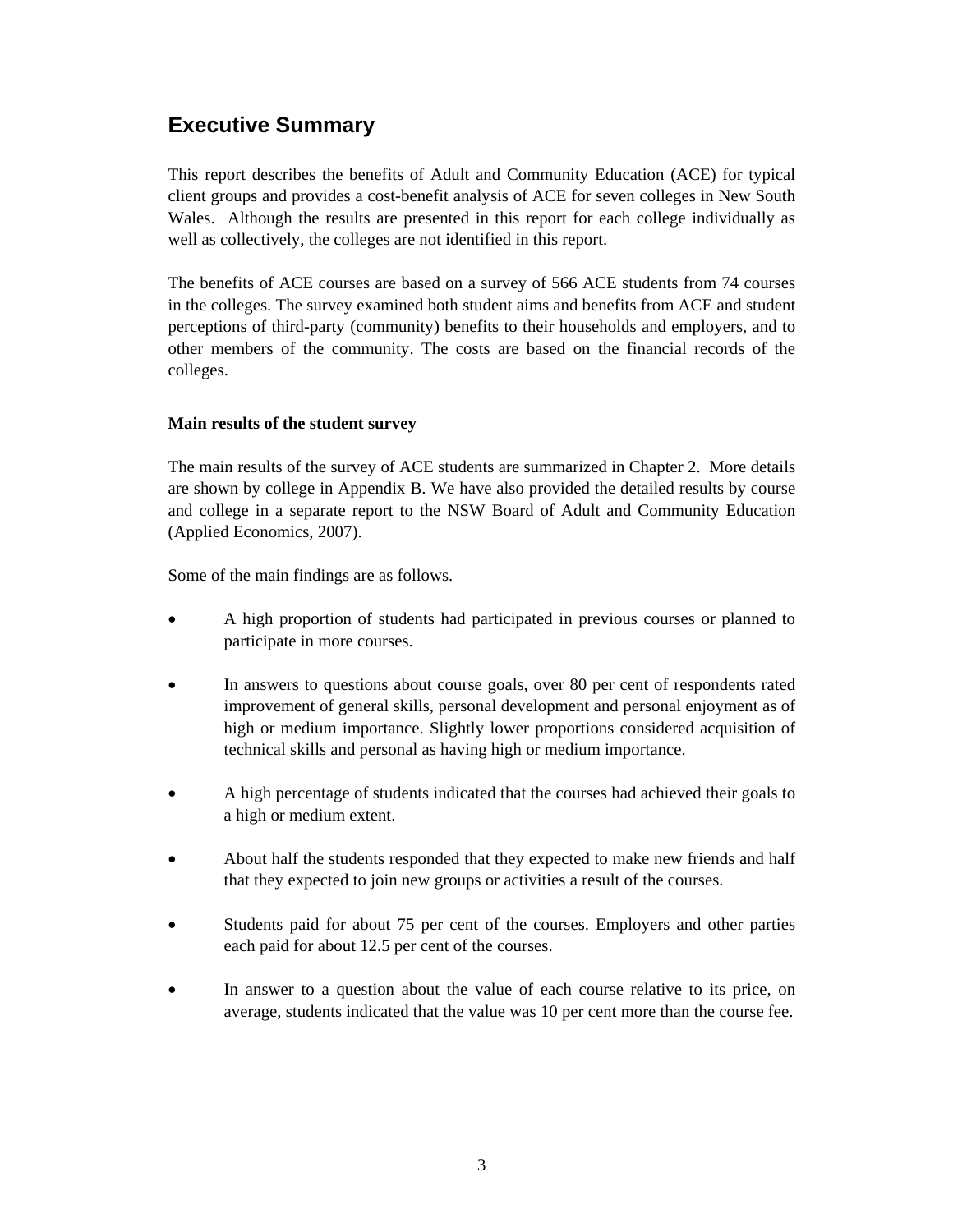- A significant number of respondents thought that other parties would benefit from the courses that they were taking. Sixty-three per cent of respondents thought that other members of their household would benefit a lot or a little from the course. Thirty-nine per cent of respondents considered that their employer would benefit. Forty-three per cent thought that another member of the community would benefit.
- Fifty-eight per cent of respondents are 40 years of age or more. Seventy-two per cent of respondents are female. Sixty-two per cent of respondents are Australianborn.
- Nearly two-thirds of students are employed. Of those not employed, 41 per cent are looking for work.
- Nearly half of all respondents indicated that they had no education beyond Year 12. Over a third of students have an income of less than \$20,000.

### **Cost-benefit analysis**

The study reports estimated costs and benefits of the operations of seven ACE colleges in 2005. There is minimal capital expenditure. This means that one year's expenditures may be taken as broadly typical of annual costs.

The costs of ACE are the operating expenses of the colleges. These expenses represent expenditure on resources that could produce other goods or services of broadly equivalent value to the amount of expenses. Therefore, the core issue is whether the benefits of the courses provided by the colleges are of equivalent, or higher or lower, value.

The benefits of the ACE courses are (i) the benefits to students and (ii) the benefits to third parties. The third parties are the households and employers of the students (as applicable) and other members of the community.

Based on quantitative answers to the survey, students were found to derive an average net benefit (or surplus) from their course equal to 10 per cent of the course fee if they or a friend or relative paid for the course and an average net benefit equal to 40 per cent of the course fee if the employer paid.

The responses of the students also enabled us to make estimates of the value of the courses to the various third parties, depending on whether the third party was considered to gain a lot or a little (or nothing) from the course. Drawing on student responses, including their qualitative answers, the following third party benefits are assumed:

- Households reported to gain a lot: benefit  $= 30$  per cent of course fees.
- Households reported to gain a little: benefit  $= 15$  per cent of course fees.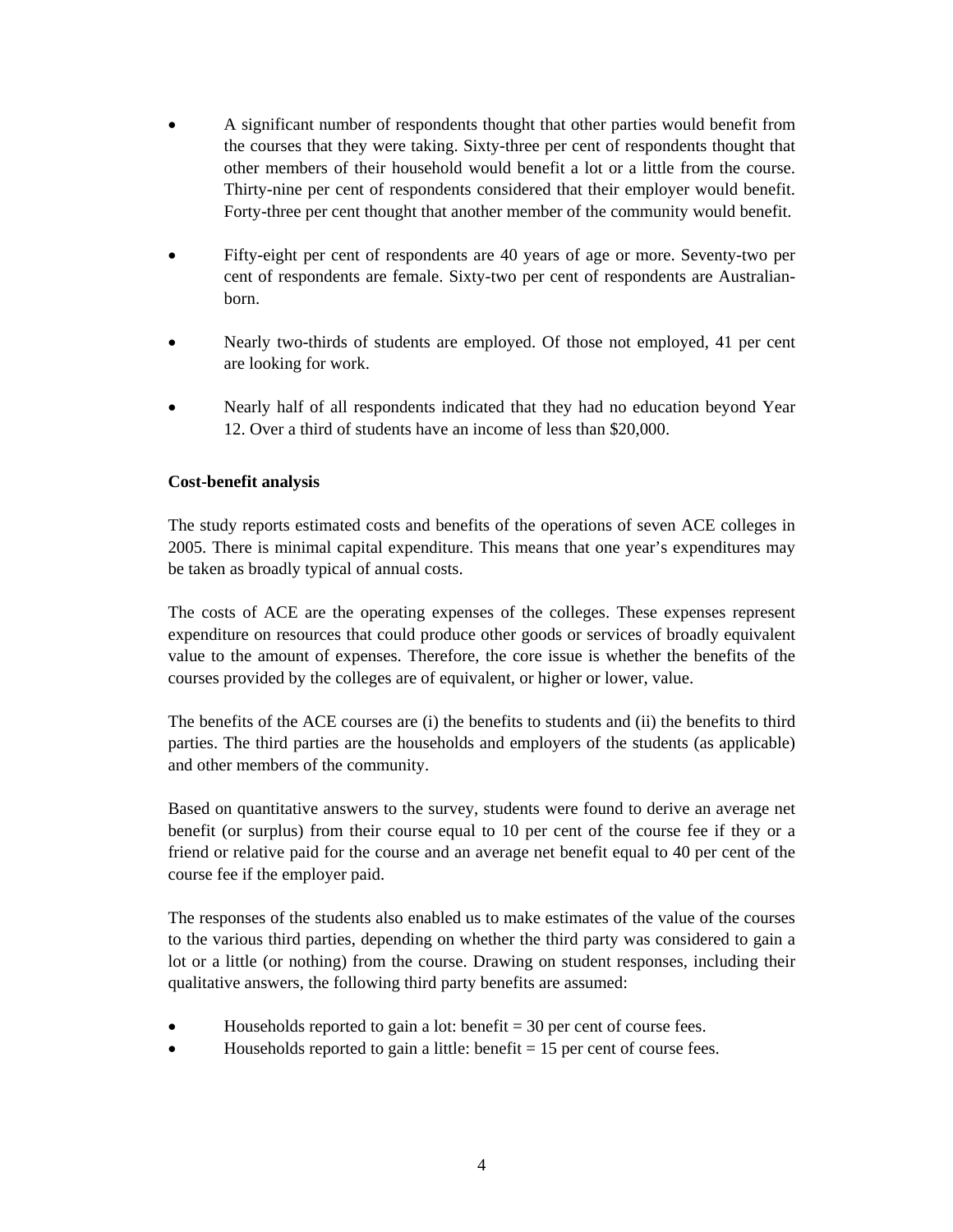- Employers reported to gain a lot: benefit  $= 40$  per cent of course fees.
- Employers reported to gain a little: benefit  $= 20$  per cent of course fees.
- Other people reported to gain a lot: benefit  $= 30$  per cent of course fees.
- Other people reported to gain a little: benefit  $= 15$  per cent of course fees.

The cost-benefit results for all seven colleges are shown in Table 1 below. This table indicates a collective benefit-to-cost ratio of 1.03. This implies that the estimated benefits were marginally greater the costs.

More detailed results for the seven colleges are shown in Table 2, Section 3.4. The estimated benefits exceed the costs for five of the seven ACE colleges, but in one case the benefit-cost ratio is only 1.01. Estimated costs exceed estimated benefits for the other two colleges.

The cost-benefit analysis examines implicitly whether the net benefits to students (the consumer surpluses) plus the benefits to third parties (the community benefits) are sufficient to justify the shortfall in fee income that has to be met from other sources, mainly from government grants.

| <b>Costs and Benefits</b>   | Total      |
|-----------------------------|------------|
| Costs                       |            |
| Total expenses              | 10,926,741 |
|                             |            |
| <b>Benefits</b>             |            |
| Gov't payments for services | 3,150,678  |
| Course fees                 | 5,205,604  |
| Consumer surpluses          |            |
| Own payments                | 395,570    |
| <b>Employer payments</b>    | 252,036    |
| Other payments              | 61,981     |
| Total consumer surpluses    | 709,588    |
| Community benefits          |            |
| Benefits to household       | 734,073    |
| Benefits to employer        | 822,212    |
| Benefits to community       | 483,681    |
| Total community benefits    | 2,039,967  |
|                             |            |
| Other income from services  | 184,389    |
| Total benefits              | 11,290,226 |
|                             |            |
| <b>Benefits - costs</b>     | 363,485    |
| BCR                         | 1.03       |

#### **Table 1 Summary of Results: Seven Colleges**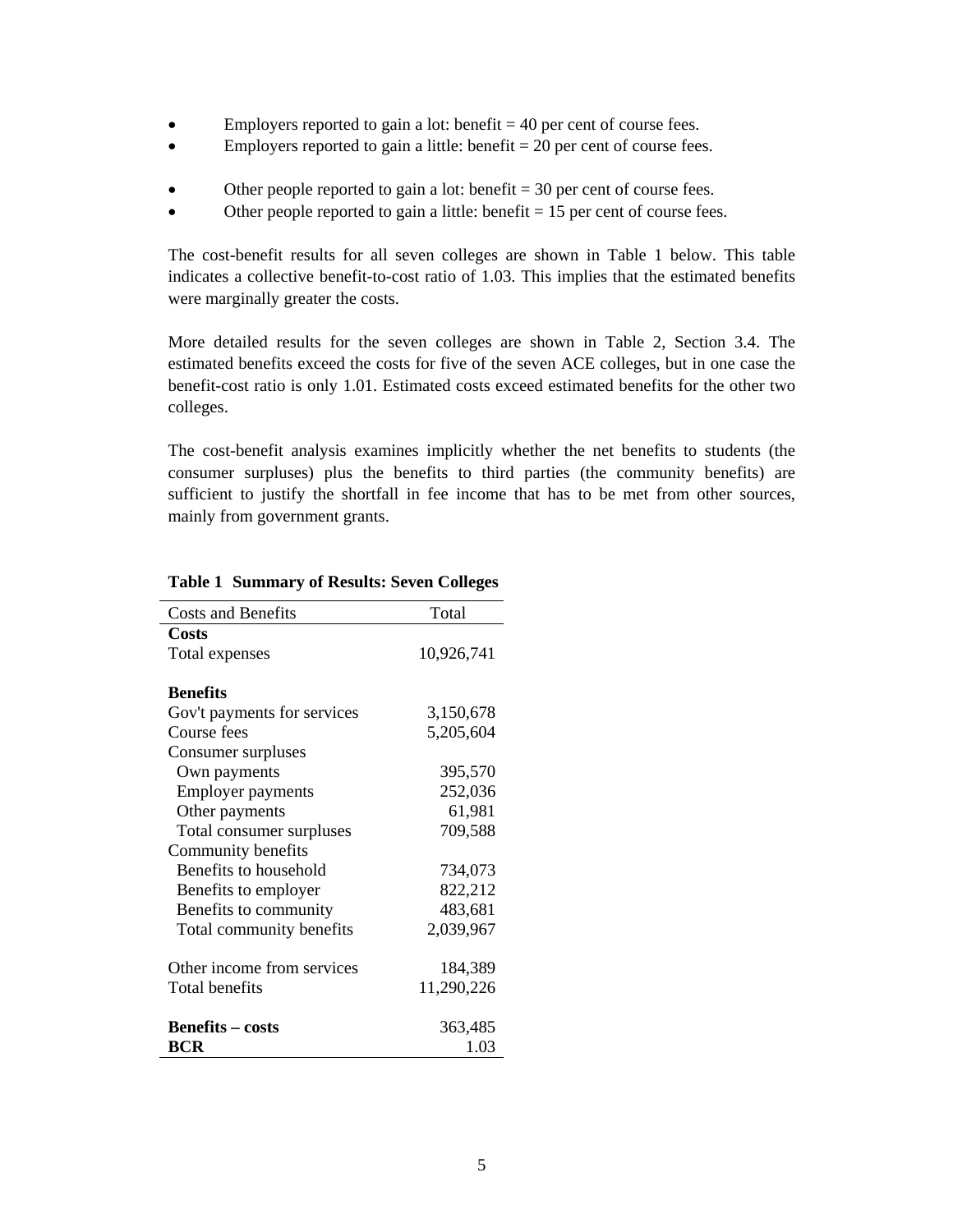For the seven colleges collectively, estimated student net benefits are valued at 13.6 per cent of course fees. In other words, students value the courses at 13.6 per cent more than the fees that they (or their friends and relatives) pay. Estimated third party (community) benefits sum to 18.7 per cent of course fees.

These benefits together equal about one-third of course fees. This implies that so long as college expenses do not exceed course fees by more than a third, there is likely to be a net social benefit from ACE courses.

We conclude that the benefits of ACE colleges are broadly in line with or marginally greater than the costs. This conclusion is based on our interpretation of the results of the student survey and the assumptions about student and community benefits that we have drawn from the survey.

Finally it may be noted that this cost-benefit study does not allow for distributional or equity considerations. As reported above, based on the survey, nearly half of ACE respondents have no education beyond Year 12 and over a third has an income of less than \$20,000. The low level of education or income of a significant proportion of ACE students could be seen as a separate reason for public support of ACE colleges.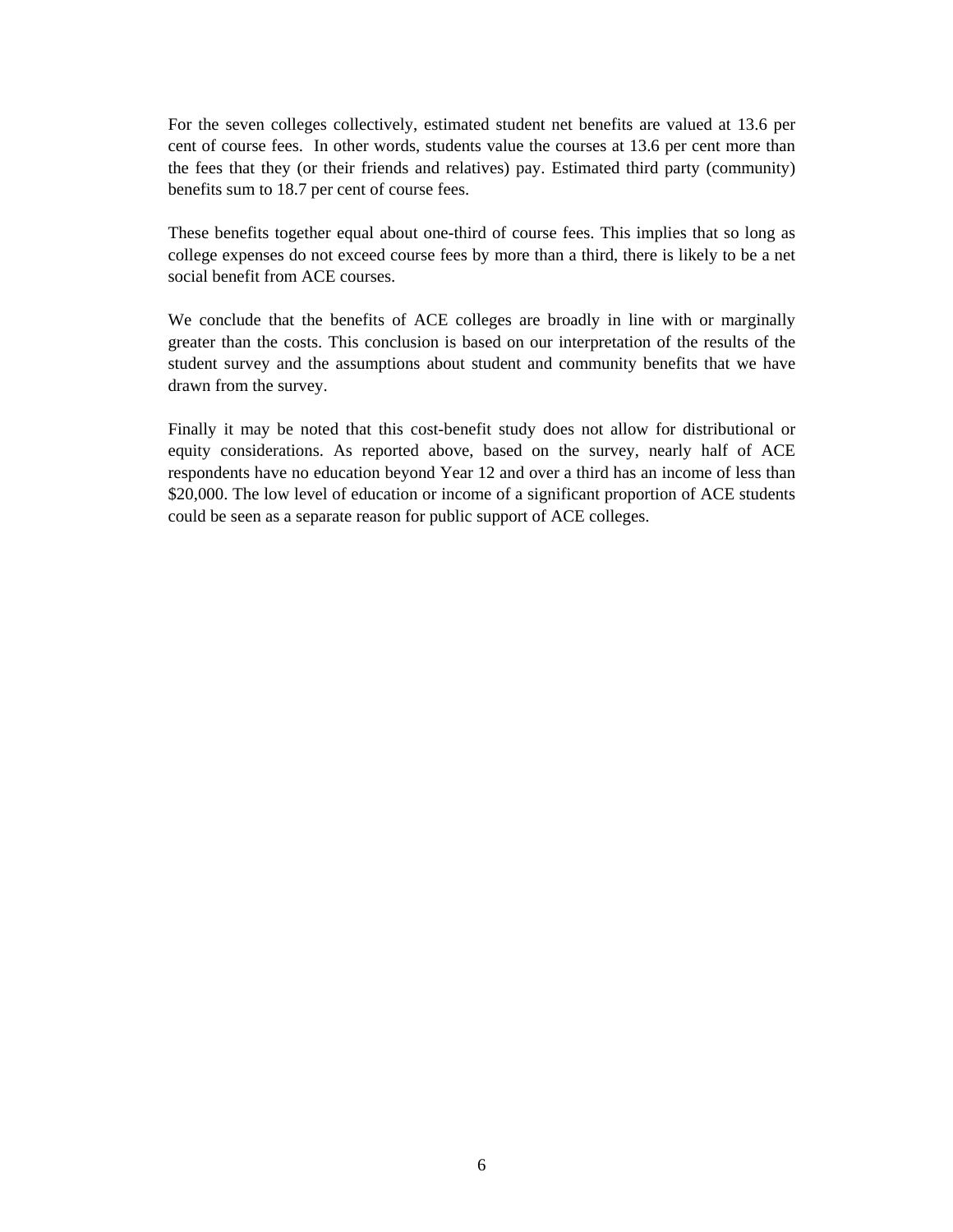# **1 Aims and Approach of Study**

# **1.1 Aims of the Study**

The overall purpose of this study is to provide a better understanding of the costs and benefits of Adult and Community Education (ACE) in NSW to inform public policy and provider practice.

More specifically the aims are to identify:

- the benefits of ACE for typical client groups, and
- the costs of servicing these groups relative to outcomes.

In addition, the study is intended to provide some particular outcomes, namely:

- A conceptual framework for considering the various costs and benefits of ACE.
- A concise cost-benefits analysis for each college.
- An overall cost-benefit analysis across the individual case studies.

These aims have largely been achieved. The study has collected a great deal of information about the nature of ACE client groups and the benefits of students in seven colleges. Although information about third-party or community benefits is more difficult to obtain and further work may be warranted in this area, the report also contains a fair amount of information on possible third-party benefits.

These data on benefits along with college financial data enable us to develop cost-benefit assessments for seven ACE colleges and for the seven colleges as a group.

# **1.2 General Approach to the Study**

The initial plan, as per the study brief, was to conduct a detailed analysis of the costs and benefits of three or possibly four colleges. This analysis would be based on consultant consultations with

- College management and staff
- Individual students
- Local firms
- Local economic development groups
- Other education and training providers

The consultant held detailed consultations with three colleges at the start of the study, from which two main points emerged. One point was that the major beneficiaries of ACE are the students. Although many courses are vocational, many courses are principally lifestyle or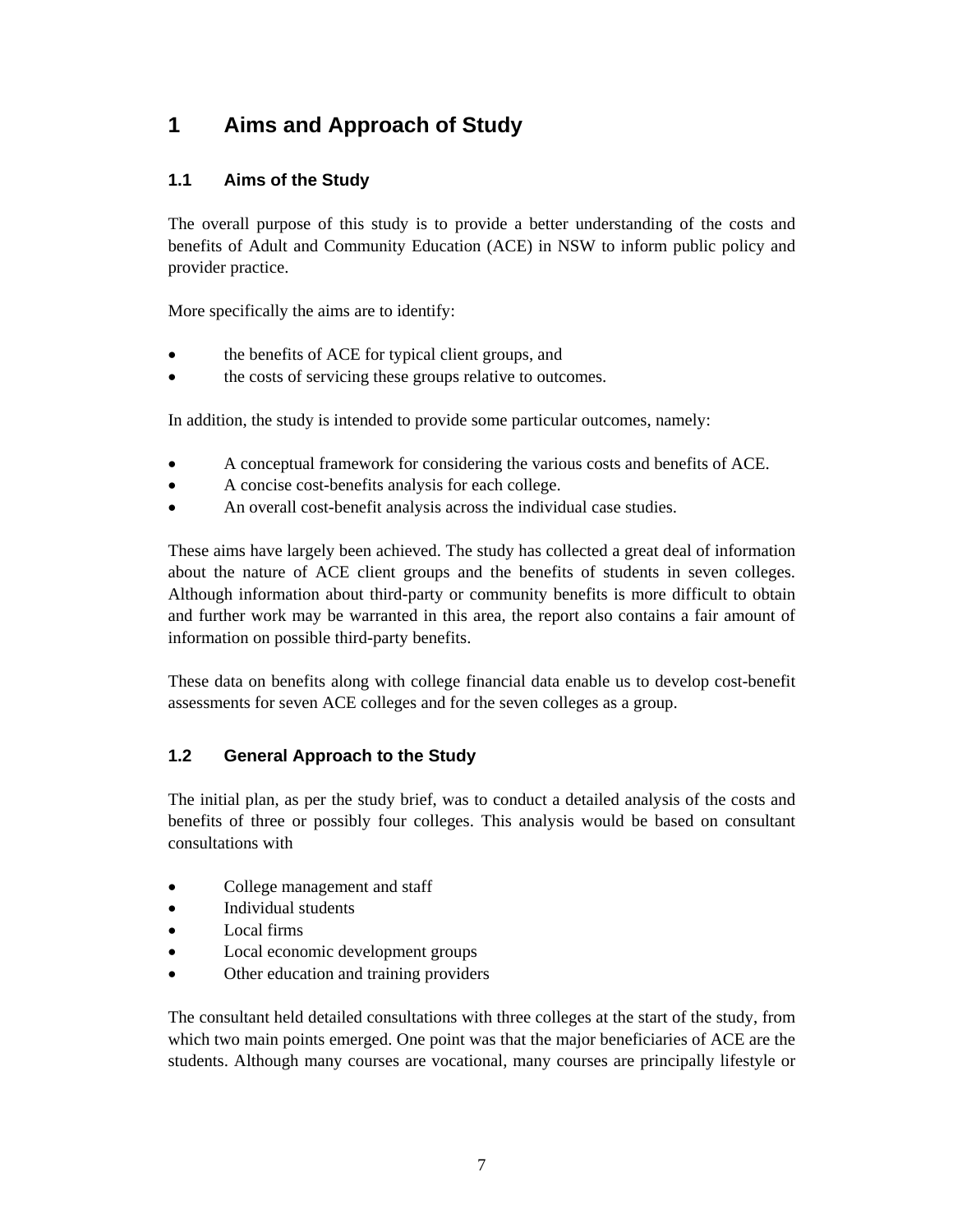recreational with only indirect impacts on local firms and local economic development groups. This meant that the major focus of the study should be on the experience of the students.

The second main point was that most colleges provide a highly diversified set of courses and often a large number of courses. Some colleges run over 1000 courses. Meeting a few students from each college would provide limited and non-representative qualitative information that would be of little use for quantitative cost-benefit analyses. Likewise, although interviewing a few selected local employers could produce useful insights into the value of some ACE courses, it would provide few data that could be used in cost-benefit studies.

It should also be noted that many colleges administer student satisfaction surveys for their courses. However, while the surveys often contain a question on overall satisfaction, most questions relate to the quality of the inputs to the course (such as enrolment process, course structure and length, venue quality, trainer preparedness and so on). They are of limited use for cost-benefit estimates, which are based on the value of course outcomes.

We made these points in our initial inception report in May and recommended that a questionnaire for students be developed that would attempt to elicit the key data required for a cost-benefit study and related information. These data would include information on:

- student participation in ACE courses and student objectives;
- student benefits from the courses;
- student perceptions of third-party benefits; and
- student attributes.

At that stage it was still envisaged that the Consultant would administer the survey in three or four colleges, with perhaps 60 to 80 interviews per college across a cross-section of courses, and complement the information with some local interviews.

However, after the survey was designed and successfully piloted in two colleges, it seemed sensible to maximize its use. In the end, eight colleges participated in the survey and a total of 565 responses were received and analysed.<sup>1</sup> Given the size of the survey and the number of responses, the further decision was made to exploit the information in the survey as far as possible and not to conduct a small number of interviews with employers and local economic groups that would inevitably be selective rather than representative and that would probably add little, if anything, to the information provided through the survey.

 $\overline{a}$  $1$  One college provided responses from only 12 students in two courses. These responses were included in our overall analysis of the responses (as College H in Appendix B), but were an insufficient basis to warrant analysis of the college.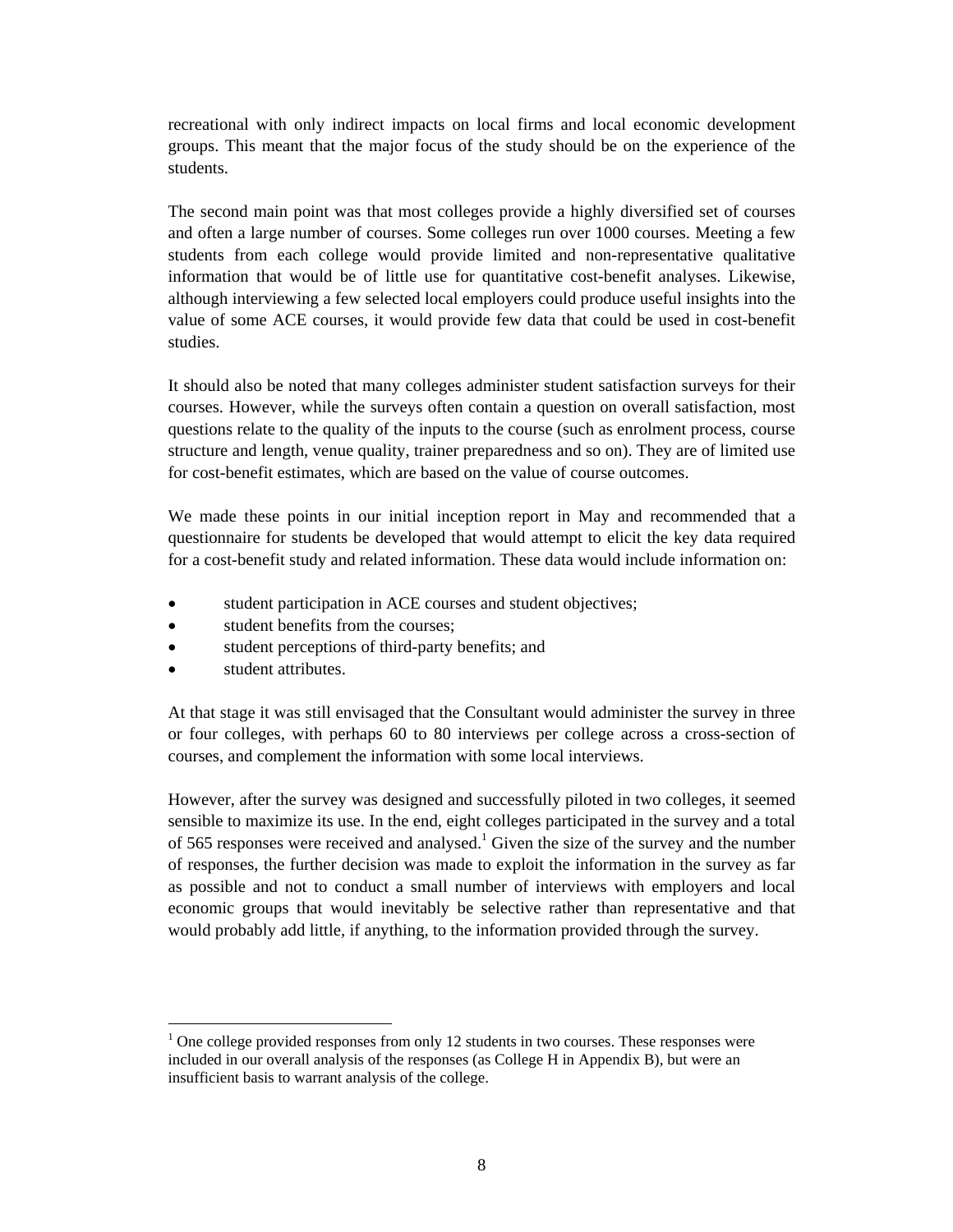Thus, our estimates of the benefits of ACE colleges are based on student responses to our questionnaire as described in detail in Sections 3.3 and 3.4 below.

On the other hand, our estimates of the costs of ACE colleges are based simply on the expenses recorded by the colleges in their annual accounts. These expenses are indicative of the value of resources used in ACE courses.

The general aim of the study is then to determine whether the sum of benefits to students and to third parties (other members of the community) exceed the costs for each college.

## **1.3 Implementation of the Study Program**

Following acceptance of the proposal in our inception report to carry out a major student survey, we further developed the survey with some assistance from the National Centre for Vocational and Education Research in Adelaide and piloted the survey in two colleges. The pilot was successful and only minimal nominal changes were required for the full survey. The final questionnaire is shown in Appendix A.

Accordingly in early August we sent the survey out to a further six colleges. The timing reflected the ACE term timetable. The object was to get lecturers to hand out the questionnaire to students about two-thirds of the way through their courses. This would ensure that students had fair experience with their courses but not leave the questionnaire to the end of the term when few people might attend.

The participating college Principals agreed to aim for a representative sample of the courses they offered, including accredited and non-accredited vocational and educational training courses and lifestyle courses. It was not considered practical to insist on a random selection of courses in each college.

Responses to the questionnaire were received progressively though mid-September to mid-October, 2006. Data for the 566 responses (involving nearly 20,000 data entries in all) were recorded in the following four weeks. The initial analysis was completed in November.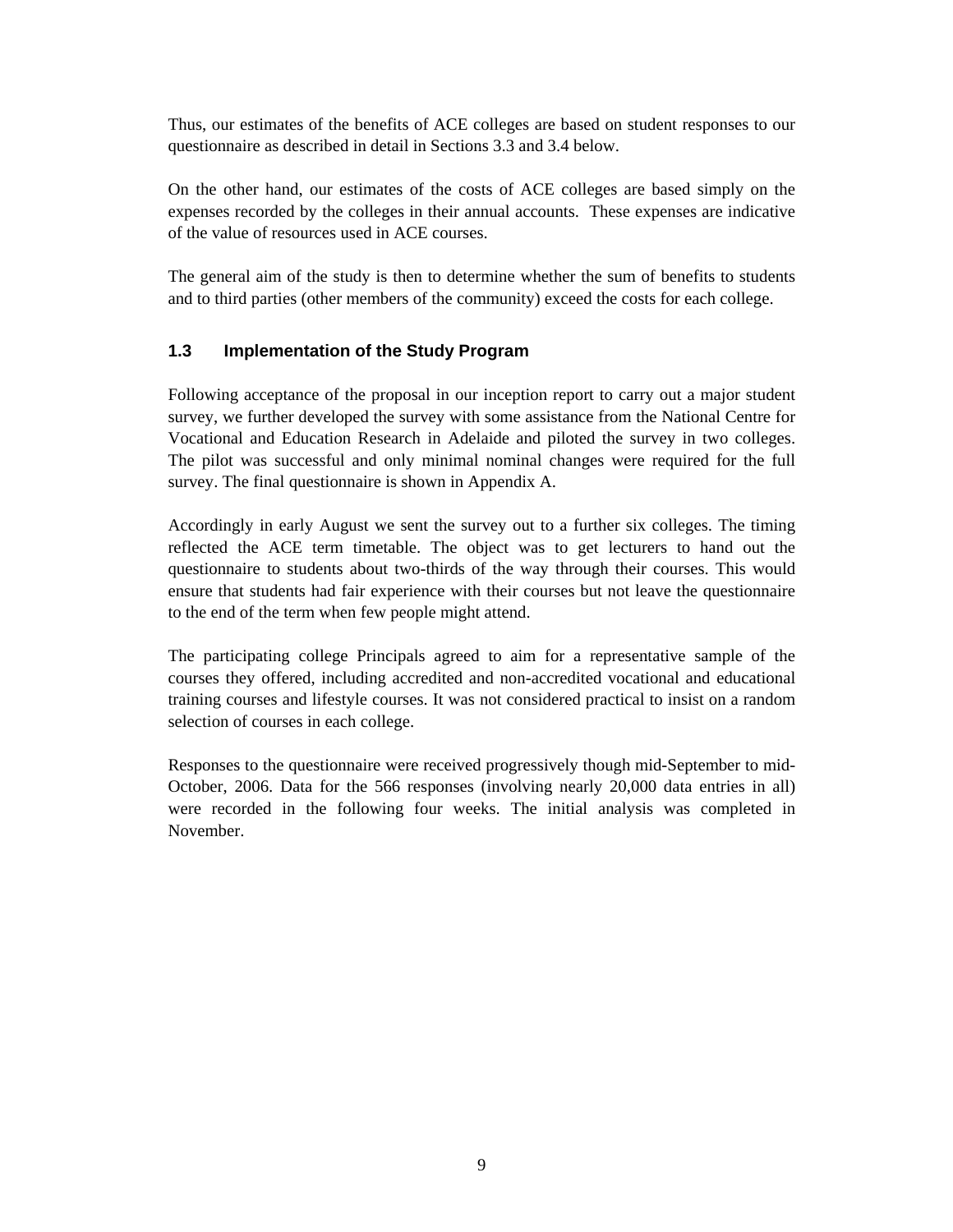# **2 Results of the Survey of ACE Participants**

## **2.1 Introduction**

In this chapter we describe the main results of the student survey. This summary draws on the responses of 566 students from 74 courses in eight ACE colleges.

The detailed quantitative results of the survey for each question for each college are shown in Appendix B. We also draw on individual qualitative answers to three questions that are shown in Appendix C.

The quantitative results of the survey for each question for each course for each college are available in a separate volume (Applied Economics, 2007).

An important general issue is the extent to which these responses are an unbiased representation of student views of a representative set of courses.

As shown in Applied Economics (2007), the survey covered 74 courses of considerable variety in eight colleges. The principals were asked to provide a representative set of courses. However, the courses selected by the principals were not random. About one-third of the courses are vocational and educational training courses. Most of the rest are recreational / lifestyle courses. This reflects broadly the content of adult and community college courses overall. Prima facie, the courses appear to be a broadly representative group, but we have not validated this statistically.

A second issue arises because the responses are supplied by students attending the courses some two-thirds of the way into the term and do not include responses from students who drop-out of the course. There may therefore be a bias towards more positive views of the courses. The extent or effect of this is not known.

# **2.2 Student Participation and Objectives**

The first part of the student survey (questions 1 through to 6) involves student participation, objectives and overall satisfaction with their courses. As will be seen, many students participate actively with the colleges (with repeat courses), usually achieve their objectives, and report a fair level of satisfaction.

## *Student participation*

Most students have, or expect to have, repeat participation in ACE college courses. Responses to Question 1 (Q.1) indicate that half of all students have done previous courses. On average, these students have participated in 2.5 earlier courses. For students doing a course for the first time, nearly 90 per cent indicated that they expect to do another course.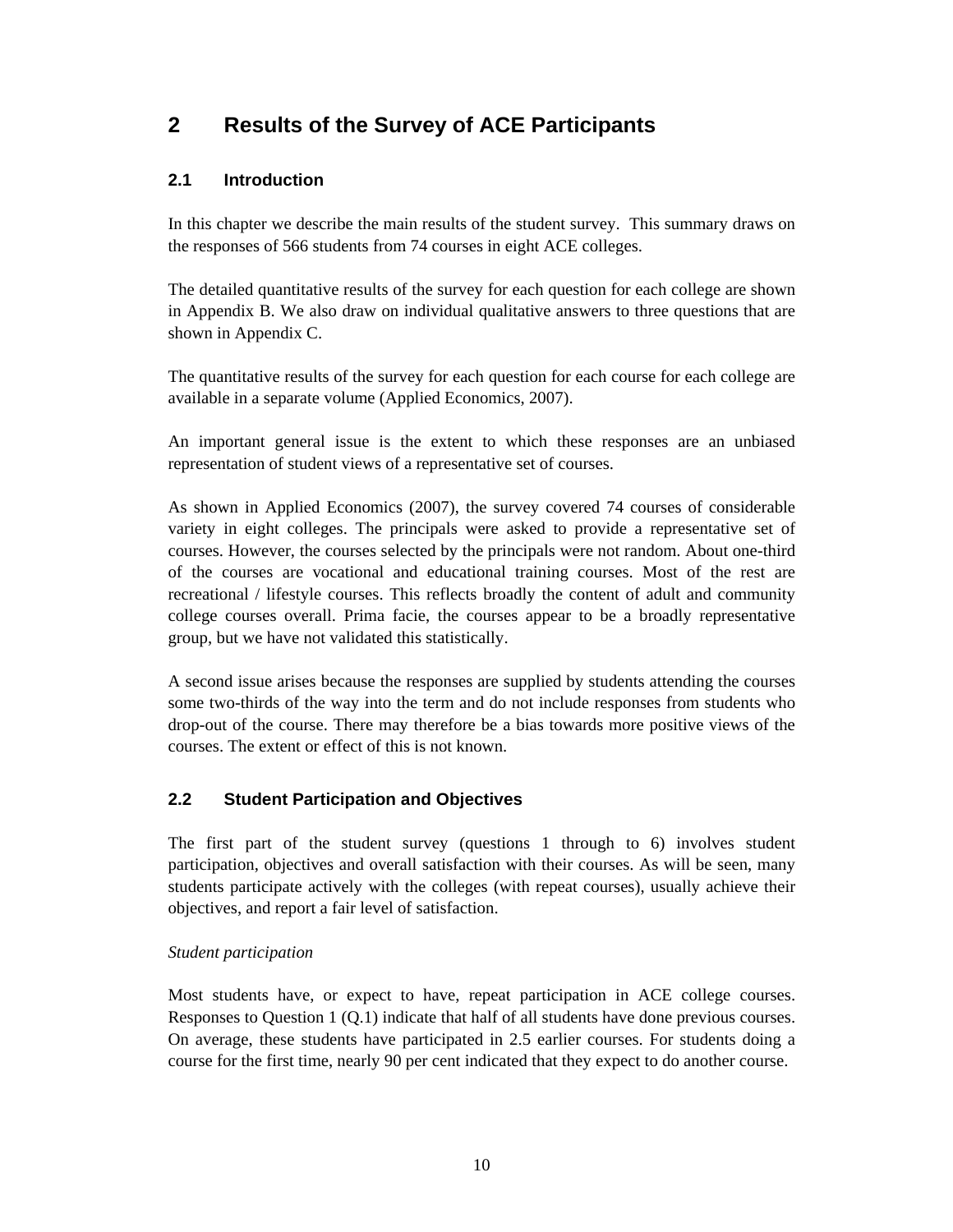#### *Student goals*

Students were requested in Q.4 to rate their goals for each course. Specifically they were asked about their goals in terms of technical / vocational aims, improving general skills, personal development / fulfilment, personal well-being / health, and personal enjoyment. In each case the goals were to be rated as high, moderate, low or not applicable.

In their answers, students tended to rate all these goals as important for most courses. General skills, personal development and personal enjoyment rated very highly. There was slightly less emphasis on technical skills (as some courses clearly are not technical) and on personal well-being and health.

Thus 84 per cent of all responses for all courses rated general skills as of high or medium importance. Eighty-nine per cent of respondents considered personal development and 91 per cent considered personal enjoyment as of high or medium importance. The percentages for technical skills and personal well being were 76 per cent and 67 per cent respectively.

Our classification of goals followed Clemens et al. (2003, *ACE Outcomes* prepared for NCVER) who suggest that outcomes can be classified as: technical and vocational skills, cognitive development (primarily improved numeracy and literacy), personal development or fulfillment (including health benefits), and community enrichment. However, the point was made in our early consultations that lifestyle courses may enhance productivity in the workplace by enhancing self-esteem or communication skills or by similar personal development activities. They may also lead someone to develop skills such as craft skills that have commercial use. Our survey suggests that students either rate most of these goals as important in most courses or have some difficulty in distinguishing between these goals.

#### *Goal achievements and course ratings*

In Q.5, students were asked to what extent they had achieved the five course goals discussed in Q.4. In Q.6, students were asked how they rated the course overall relative to their expectations.

Most students indicated that the courses had achieved their goals to a high or medium extent. About 80 per cent indicated that they had achieved their vocational or general skills goals to a high or medium extent. Some 90 per cent stated that they had achieved their personal development of enjoyment goals to a high or medium extent. Two-thirds of respondents expressed similar satisfaction with regard to personal well being

In terms of overall course rating, 63 per cent stated that the courses were well over or above their expectations. Only 2 per cent of students responded that their course fell below expectations.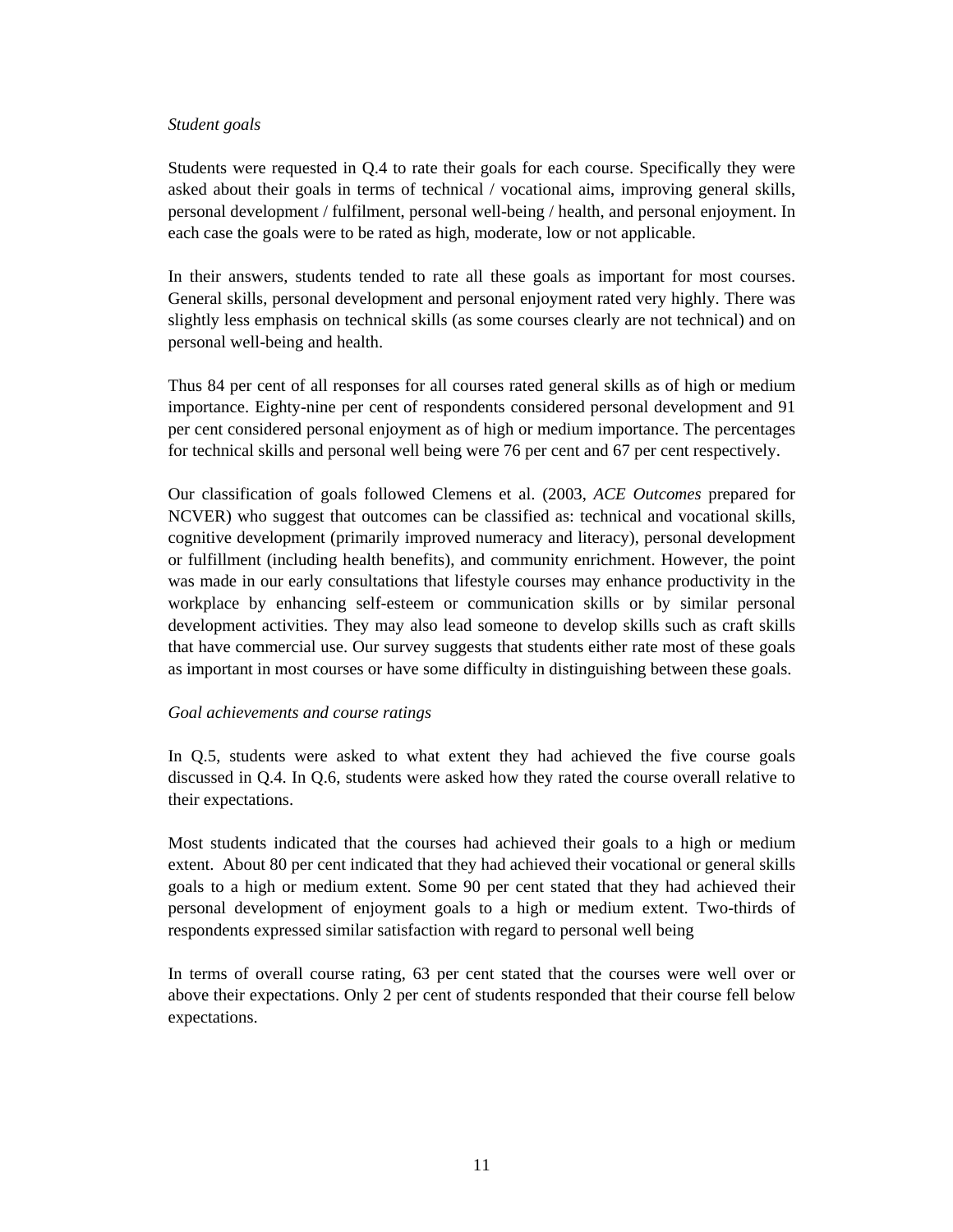## **2.2 Economic Benefits of the Courses**

The second main set of questions, from Q.7 to Q.17, relate in one or other way to the economic benefits from the courses. The first few questions relate primarily to the benefits to the students. The following questions attempt to elicit views on benefits to family, employers and other members of the community.

### *Making friends and joining new groups*

Q.7 and Q.8 are introductory questions. Almost exactly half the students responded that they expected to make new friends and half that they expected to join new groups or activities a result of the courses. Naturally many respondents answers both questions either yes or no, but there was not a complete correspondence.

The quite high numbers of people expecting to make new friends or to join new groups indicates the role of the colleges in creating social capital (trust, belonging and cohesion). However, this is arguably no different from many other local sporting, recreational or cultural societies.

### *Who paid for the course?*

 $\overline{a}$ 

Students themselves paid for about 75 per cent of the courses. Employers and other parties each paid for about 12.5 per cent of the courses.

### *Student valuations of the courses*

Fifty-eight per cent of students who paid for their own course thought that the value of their course was about equal to its price. 6 per cent of these students thought the value was less than the price. 36 per cent thought that the value was greater than the price.

To estimate the overall average value-price ratio for students who paid for their course, we took the mid-point of the answers. For example, if someone responded that the value was between 5 and 20 per cent above the price, we assumed that the average value was 12.5 per cent above the price. On this basis, for the whole sample (of 366 students), the average value was 10 per cent more than the course price. This was quite representative as the average value-price ratio varied from 7 per cent for one college up to 14 per cent for the college with the highest ratio.

When employers paid for the course, students were asked  $(0.11)$  what they would be willing to contribute to the course if required. The average was 41 per cent. This indicates that the collective benefit from the course is well over the benefit to the employer.<sup>2</sup>

 $2^2$  This assumes that the employer payment is additional to the normal wage and not deducted from the wage.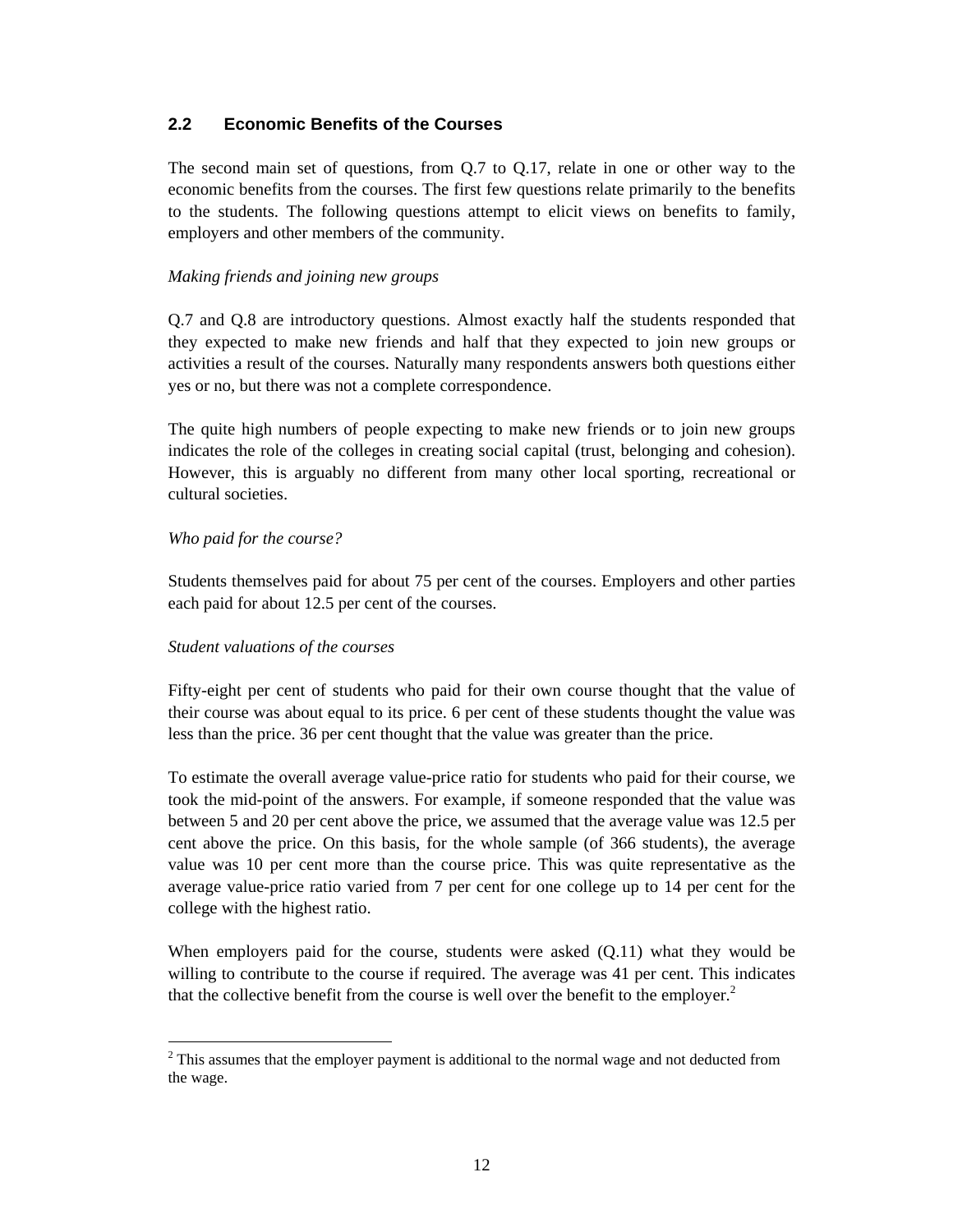As another measure of the benefit that students derive from the course, Q.12 asked students whether they would prefer a friend to gift them the course or an equivalent dollar amount to spend at a restaurant of their choice. Eight-two per cent said that they would prefer to be given the course as a gift. This indicates that the courses offer some premium value.

#### *Benefits to third parties*

A significant number of respondents thought that other parties would benefit from the courses they were taking. Sixty-three per cent of respondents thought that other members of their household would benefit a lot or a little from the course (Q.13). Thirty-nine per cent of respondents considered that their employer would benefit. Forty-three per cent thought that another member of the community would benefit. We draw on these qualitative responses to make estimates of third party benefits for the cost-benefit analysis.

In each case where these claims of benefit were made, the student was asked to provide an explanation (in Q.14, Q.16 and Q.18 respectively). These answers are shown in Appendix C. These provide some credibility to the claims. However, in most cases the nature of the benefit claimed is modest.

### **2.3 The Nature of the Students**

The third set of questions (Q.19 to Q27) deal with attributes of the students. The following are some of the main findings.

- 58 per cent of respondents are 40 years of age or more. Only 14 per cent of the students are 15 to 24 years of age.
- 72 per cent of respondents are female.
- 62 per cent of respondents are Australian-born.
- 69 per cent of students are married or partnered; 31 per cent are single.
- Nearly two-thirds of students are employed.
- Of those not employed, 41 per cent are looking for work.
- 29 per cent of respondents have lived in their local area for 5 years or less.
- Nearly half of all respondents indicated that they had no education beyond Year 12. Twenty-nine per cent left school before Year 12.
- Nearly half of all respondents indicated that they have an income of less than \$35,000. Thirty-nine per cent of students have an income of less than \$20,000.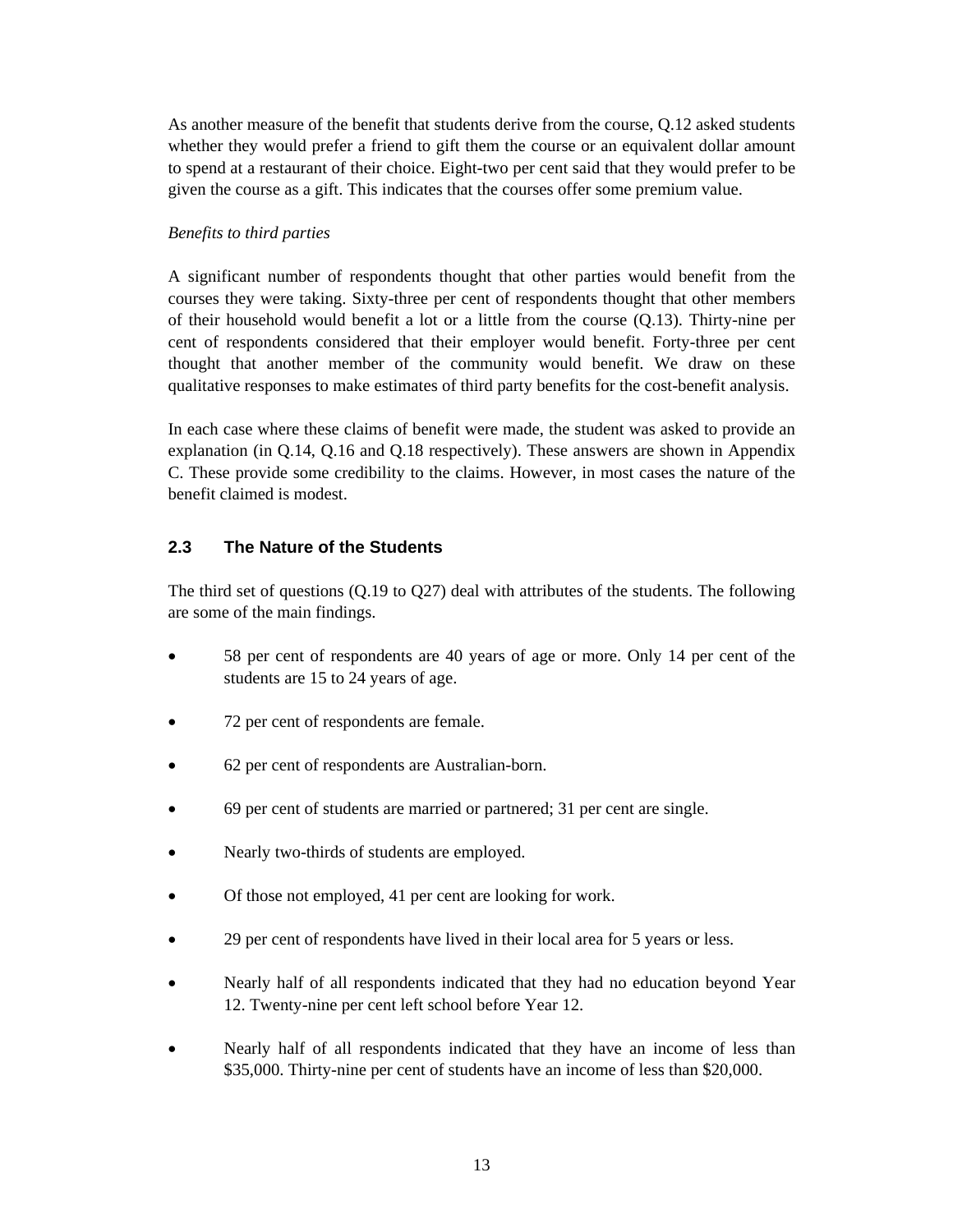# **3 Cost-Benefit Analysis of ACE Colleges**

# **3.1 Overview of Cost-Benefit Analysis**

A cost-benefit analysis attempts to estimate the full costs and benefits of a program or project to whomsoever bears the costs or gains the benefits.<sup>3</sup> In this study we estimate the costs and benefits of the operations of seven ACE colleges in 2005 in then current dollars. Given that the colleges have minimal capital expenditure (see Applied Economics, 2006), the costs and benefits in 2005 are quite typical of those in other years (although of course some operating changes may occur from one year to another).

The costs of ACE are basically the operating expenses of the colleges. These expenses represent expenditures on resources that could have been used to produce other goods and services. In other words, they represent the value of other goods and services foregone by the community.

When expenses do not reflect the real cost of the resources used, an adjustment may be required. It is sometimes suggested that the colleges provide some presenters with income that they would not otherwise earn. If true, the benefit to these presenters is the difference between what the colleges pay them and the minimum payment they require as compensation them for giving up other work or leisure, as the case may be (this minimum payment is known as their opportunity cost). In a competitive market for teaching, payments are usually close to these minimum amounts. From our consultations it appears that the teaching market is competitive and that payments to presenters are quite low and tend to reflect opportunity costs. Thus, in the analysis below, we make no adjustments to recorded college expenses.<sup>4</sup>

It may also be noted that in economic studies of education and training it is often necessary to include the opportunity cost of a student's time in the estimates of costs. This is not necessary here where most students are paying the course fees. In this case the net benefit to students (the gross benefit less all costs) is the amount that they would be willing to pay for the course in excess of the fee. This implicitly accounts for the opportunity cost of student time.

Turning to the benefits, the total benefit of ACE is the sum of benefits to students and third parties.

In many studies of the value of education and training to students, estimates of income and/or employment generated as a result of the education or training program are taken as measures of benefits. Examples include Applied Economics (2002), Access Economics (2005) and Allen Consulting Group (2006). However, individual ACE VET courses have a

 $\overline{a}$ 

 $3 \text{ In this report we use the terms cost-benefit analysis and economic evaluation interchangeably.}$ 

<sup>&</sup>lt;sup>4</sup> Except for one case, where we excluded \$30,000 allowed as provision against future needs.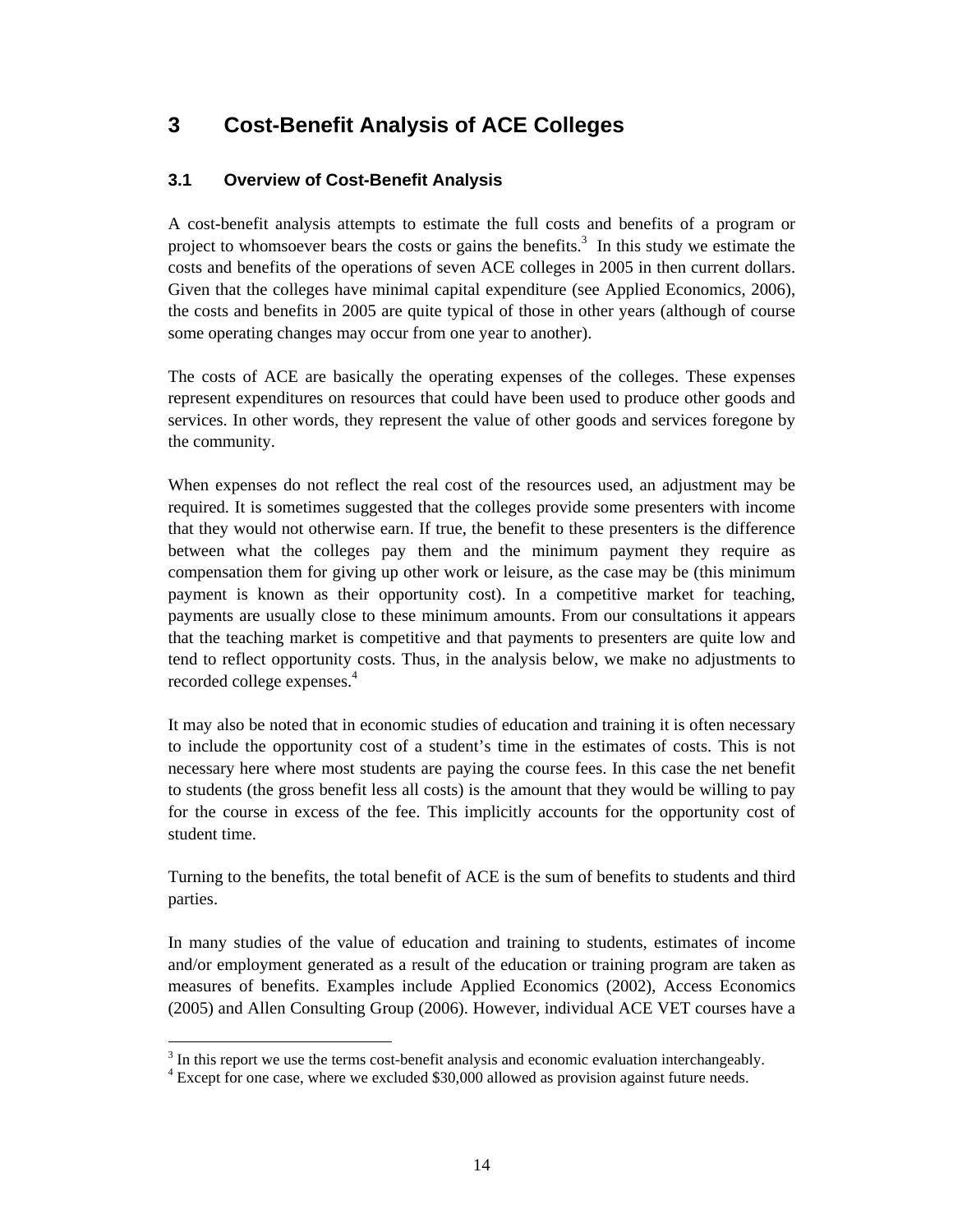relatively small marginal impact on workplace skills and there is no clear income measure of benefit. Other, non-VET, courses are mainly designed to enhance lifestyle rather than income, though they may have incidental income benefits. Accordingly in this study, as described below, we base our estimates of student benefits on student responses to our survey.

Third party benefits may accrue to the student's family or household, employers, or other members of the community. These benefits are closely related to the concept of social capital. There is a widely held view that education contributes to the social capital (or social relations) of a society and that this in turn has many positive welfare and economic impacts. For example, OECD (2001a, 2001b) and Wolfe and Haveman (2001) report that an increase in schooling achievements:

- Raises the schooling received by one's children;
- Improves one's own health status;
- Improves the health status of one's family members;
- Raises the efficiency of one's consumer choices;
- Reduces crime (see also Chapman et al. 2001, for Australia);
- Generally increases social interactions and contributions to the community.

Conversely, low levels of education and training are linked to anti-social behaviour, crime, black market activities, homelessness, and so on. Havemann and Wolfe (1984) estimated that the non-market benefits of one more year of schooling may be of the same order of magnitude as estimates of the earnings-based effects.

Almost certainly ACE has some of these effects. As noted above, our survey indicated that half the participants in ACE expect to make more friends as a result and half (not exactly the same half) expect to join new activities as a result of their course. On the other hand, many participants in ACE are well established local persons. Nearly 60 per cent are over 40 years of age and some 70 per cent have lived in their local area for over 5 years. Therefore the impact of ACE on social capital would not be expected to be as substantial as (good) schooling.

Again in this study, we draw below on responses to our student survey to estimate some third party benefits, inclusive of some of the benefits associated with social capital.

## **3.2 Estimating Benefits of ACE Courses to Students**

Students benefit when they put a value on a course greater than the fee they pay. This is the concept of consumer surplus. As we have seen, students pay for about 75 per cent of their courses, with employers and other parties paying half each of the other courses.

We have also seen that students, on average, would be willing to pay 10 per cent more than the course fees. While the average premium varies a little between colleges, the differences between average college premiums are small and may simply reflect variations between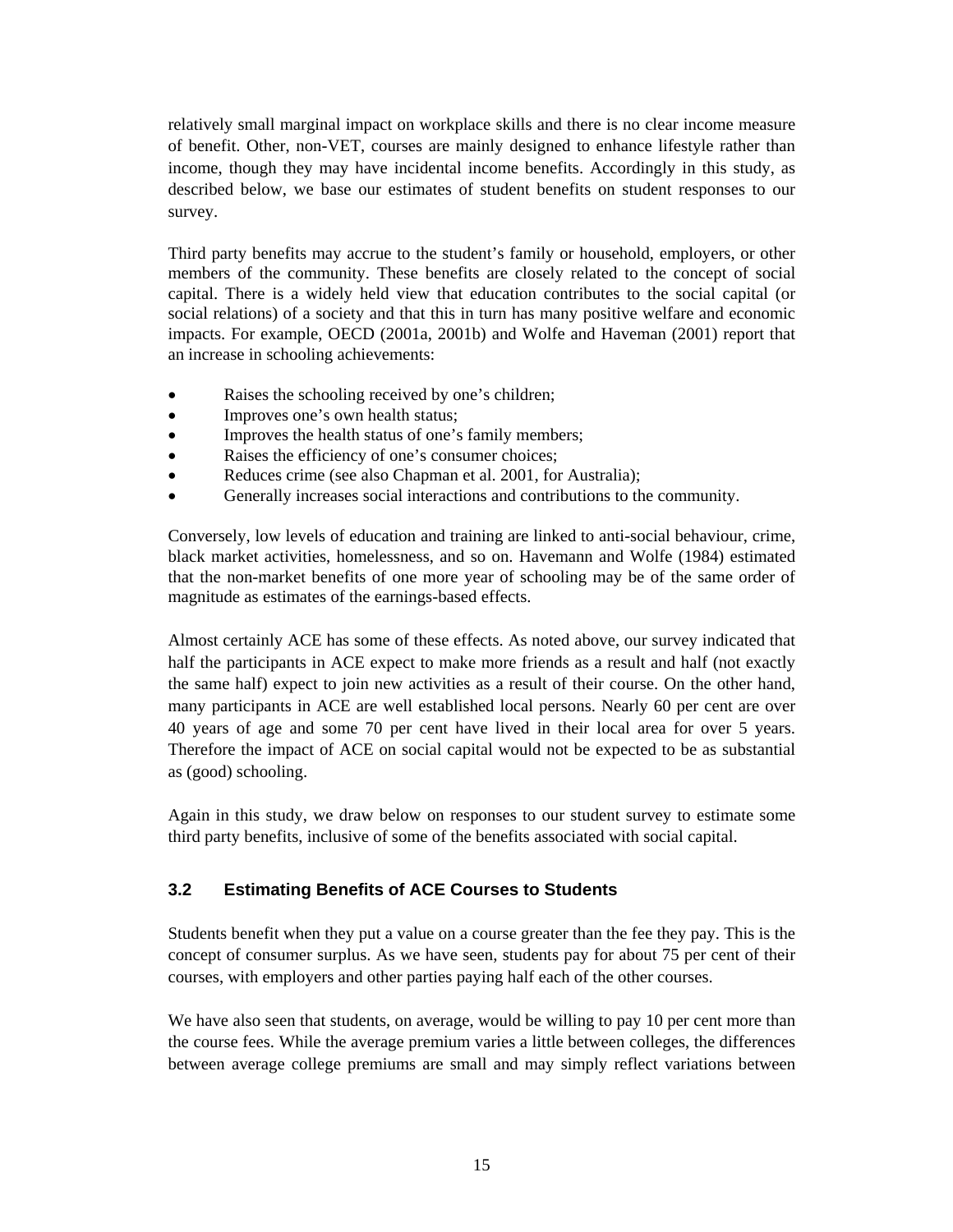courses in the sample rather than variations between colleges.<sup>5</sup> Therefore we adopt a 10 per cent premium for all colleges.

This seems a plausible value. We understand the most colleges set prices according to what the market will bear. In general, this net benefit to students is related inversely to the availability of substitutes. Thus the net benefit is likely to be higher for a vocational course for which there are few alternative providers than for a yoga course in an inner city area where there are many other providers.

For the 12.5 per cent employer-funded courses, students responded that on average they would be willing to pay some 40 per cent of the course fee. This 40 per cent represents their consumer surplus.

For the 12.5 per cent employer-funded courses, we have no direct stated measure of surplus. However, 80 per cent responded that they would prefer the course to an equivalent dollar gift for a restaurant meal, which implies some surplus. Given that students could have had the meal as a gift instead, the surplus is the difference in value. We assume that this surplus would be equivalent to the 10 per cent premium observed for the students' own fee payments.

Thus the surpluses can be represented by the following formulae:

- Surpluses from own fee payments = course fees  $\times$  0.75  $\times$  0.10
- Surpluses from employer fee payments = course fees  $\times$  0.125  $\times$  0.40
- Surpluses from other fee payments = course fees  $\times$  0.125  $\times$  0.10

The main caveat about these estimates is that they reflect the views and preferences of students who continue to participate in the courses rather than of those that drop out, who would presumably have lower course valuations.

On the other hand, students may be inclined to understate what they are willing to pay for courses even when the survey is conducted on a confidential basis.

# **3.3 Estimating Benefits of ACE Courses to Third Parties**

In our survey, we also asked students about the perceived benefits to their households, employers, and other members of the general community. As we saw above, for the whole sample of respondents, nearly two-thirds considered that their households would benefit. About 40 per cent thought that their employers would benefit and about 40 per cent thought that other parties would benefit.

 $\overline{a}$  $<sup>5</sup>$  This hypothesis could be examined, but this has not been done in the time available.</sup>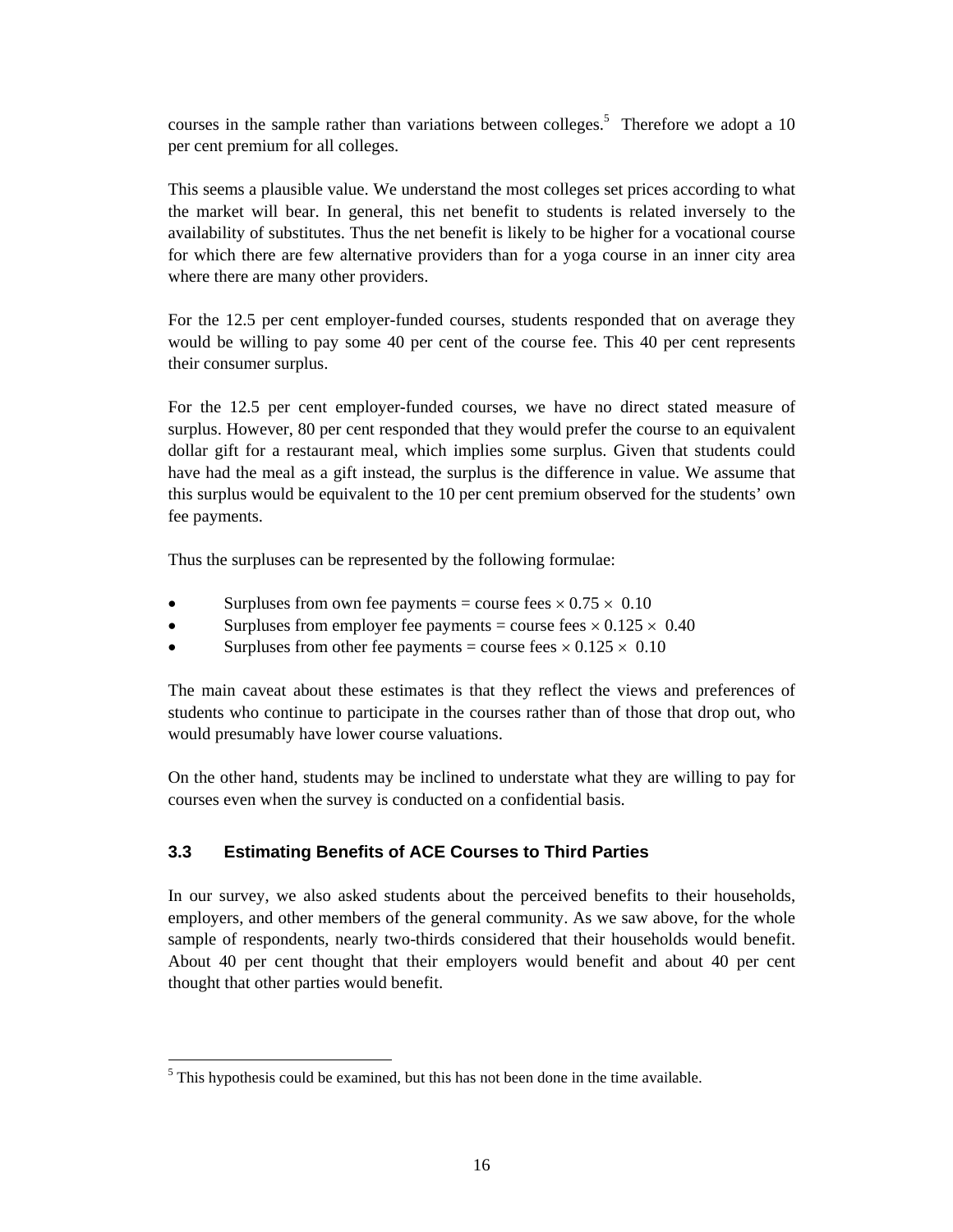Although the responses were qualitative (indicating that the third party obtained a large or a little benefit or none), we believe that modest quantitative findings can be inferred from these responses. As noted, the students were asked to provide some supporting information (see Appendix C).

We adopt the following assumptions about third party benefits.

- Households reported to gain a lot: benefit  $= 30$  per cent of course fees.
- Households reported to gain a little: benefit  $= 15$  per cent of course fees.
- Employers reported to gain a lot: benefit  $= 40$  per cent of course fees.
- Employers reported to gain a little: benefit  $= 20$  per cent of course fees.
- Other people reported to gain a lot: benefit  $=$  30 per cent of course fees.
- Other people reported to gain a little: benefit  $= 15$  per cent of course fees.

Our estimates for each college are based on the responses for each college. Thus the estimation formula for the first household group is:

• Benefits of households reported to gain a lot = course fees  $\times$  % of households reported to a lot  $\times$  0.30

A similar formula, with variations in the benefit percentage assumed, applies to the other third party benefits.

#### *Government revenue*

The Australian government gains revenue from GST payments on non-exempt courses, mainly lifestyle courses. However, if students were spending a similar amount on other goods, government would also gain GST revenue. On balance, government does not appear to be a net gainer from expenditures on ACE courses.

### **3.4 Results of Economic Evaluation**

The results of the economic evaluation are shown in Table 2. The estimated benefits exceed the costs for five of the seven ACE colleges, but in one case the benefit-cost ratio is only 1.01. Estimated costs exceed estimated benefits for the other two colleges.

In essence these results reflect the ratio of college course fees to total expenses. The costbenefit analysis examines implicitly whether the benefits to students (the consumer surpluses) plus the community benefits (the benefits to third parties) are sufficient to justify the shortfall in fee income that has to be met from other sources, mainly from government grants.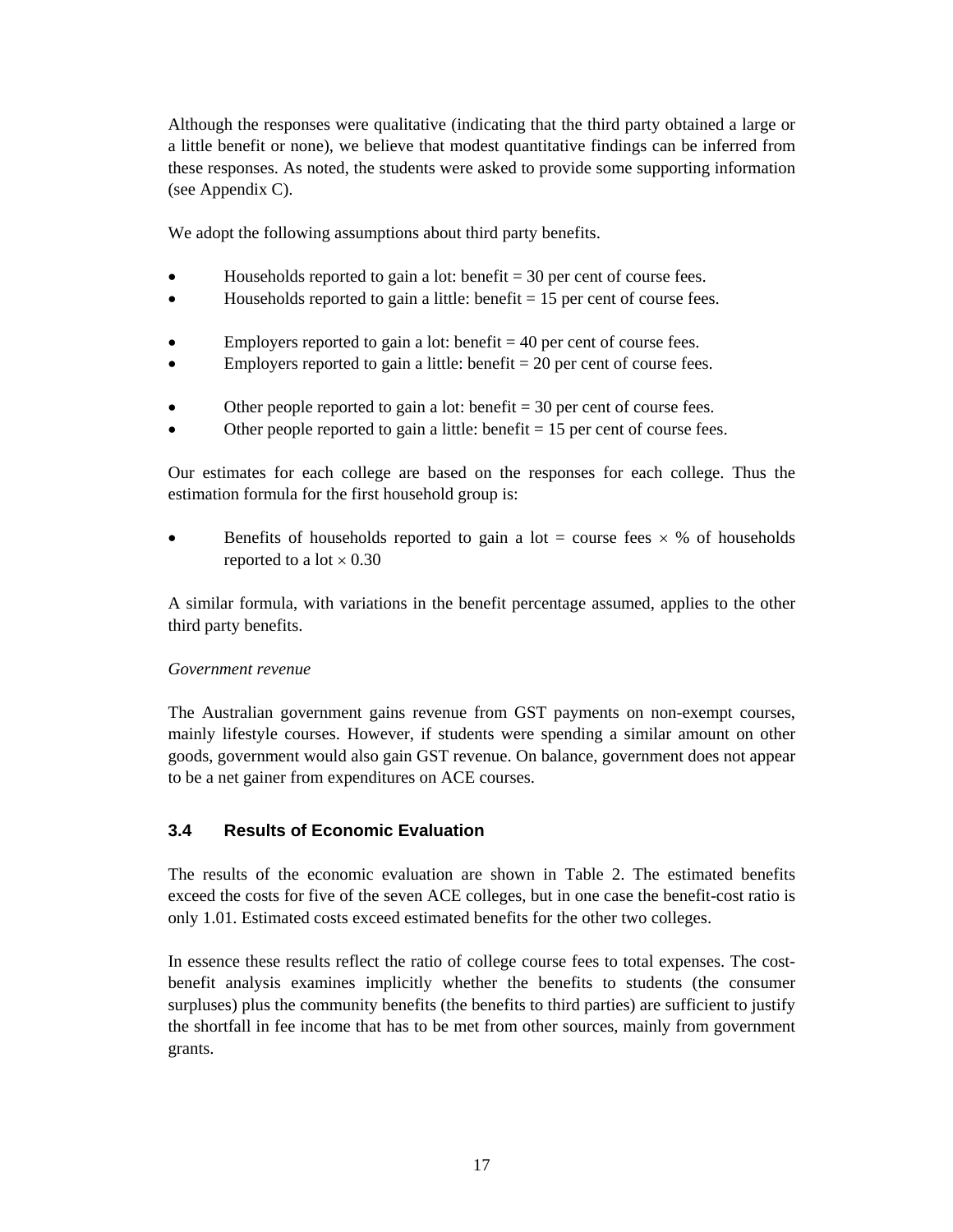|                             | $\mathbf{A}$ | B      | $\mathsf{C}$ | D        | E            | $\mathbf F$ | $\mathbf G$ | Total    |
|-----------------------------|--------------|--------|--------------|----------|--------------|-------------|-------------|----------|
| <b>Costs</b>                |              |        |              |          |              |             |             |          |
| Total expenses              | 1603882      | 323589 | 1120233      | 1158217  | 900252       | 5107420     | 713148      | 10926741 |
| <b>Benefits</b>             |              |        |              |          |              |             |             |          |
| Gov't payments for services | $\theta$     | 21145  | $\theta$     | $\Omega$ | $\Omega$     | 3120278     | 9255        | 3150678  |
| Course fees                 | 714681       | 173052 | 931859       | 735276   | 421814       | 1715814     | 513108      | 5205604  |
| Consumer surpluses          |              |        |              |          |              |             |             |          |
| Own payments                | 46673        | 10866  | 81717        | 55420    | 35457        | 151935      | 13503       | 395570   |
| <b>Employer payments</b>    | 23337        | 4829   | 28673        | 30728    | 9781         | 62870       | 91819       | 252036   |
| Other payments              | 18961        | 5232   | 4301         | 10426    | 4279         | 3929        | 14853       | 61981    |
| Total consumer surpluses    | 88970        | 20927  | 114690       | 96574    | 49517        | 218734      | 120175      | 709588   |
| Community benefits          |              |        |              |          |              |             |             |          |
| Benefits to household       | 94338        | 30087  | 133612       | 108821   | 65106        | 209355      | 92754       | 734073   |
| Benefits to employer        | 105773       | 40763  | 145260       | 145094   | 79472        | 169020      | 136829      | 822212   |
| Benefits to community       | 60033        | 25368  | 80167        | 73528    | 29344        | 145972      | 69270       | 483681   |
| Total community benefits    | 260144       | 96219  | 359040       | 327443   | 173922       | 524348      | 298853      | 2039967  |
| Other income from services  | 16589        | 16507  | 160          | 82164    | $\mathbf{0}$ | 61853       | 7116        | 184389   |
| Total benefits              | 1080384      | 327850 | 1405749      | 1241456  | 645253       | 5641026     | 948507      | 11290226 |
| <b>Benefits – costs</b>     | $-523498$    | 4261   | 285516       | 83239    | $-254999$    | 533606      | 235359      | 363485   |
| <b>BCR</b>                  | 0.67         | 1.01   | 1.25         | 1.07     | 0.72         | 1.10        | 1.33        | 1.03     |

**Table 2 Cost-Benefit Analysis for Selected ACE Colleges for 2005 (in 2005 \$s)**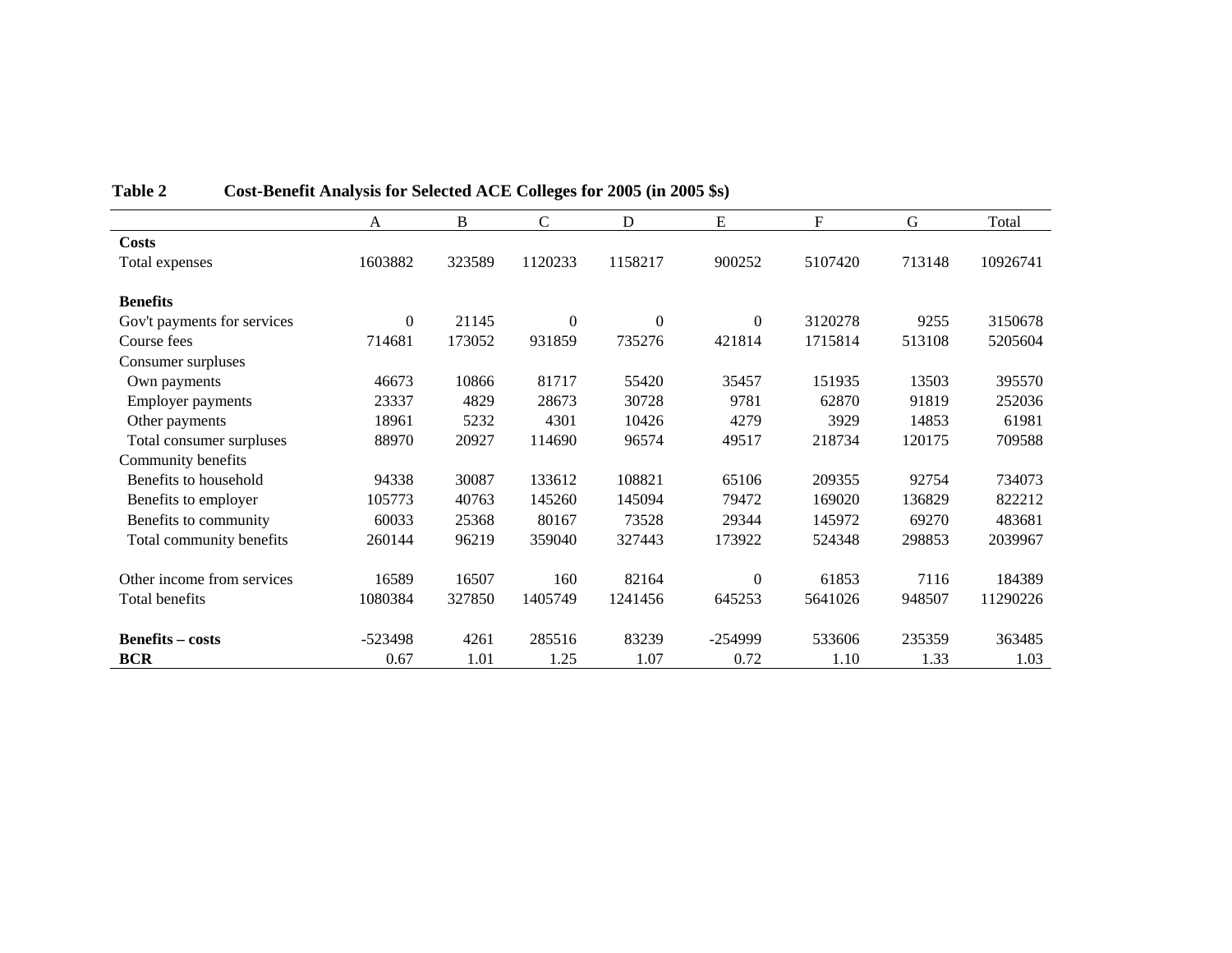For the seven colleges collectively, estimated consumer surpluses are valued at 13.6 per cent of course fees. Estimated third party (community) benefits sum to 18.7 per cent of course fees. Thus these benefits together equal about one-third of course fees. This implies that so long as college expenses are less than one-third higher than course fees, there is likely to be a net social benefit from ACE courses.

However, this is a general finding. Third party benefits are probably most valuable when the course is paid for, or useful, to employers. For some recreational courses the benefits are largely private ones and the community benefits are relatively low. The student survey would provide some data for this, but this has not been analysed at this time.

It should also be noted that the low ratio of benefits to costs for two colleges reflects to some extent the grants that they receive. This enables these colleges to charge lower fees and/or to run more courses than they otherwise would and to operate on a lower fee income to cost ratio. From the perspective of these colleges, this is a rational response to the level of subsidy and doubtless reflects a social service that the grant providers wish to support.

We conclude from this analysis that the benefits of ACE colleges are broadly in line with or marginally greater than the costs. This conclusion is based on our interpretation of the results of the student survey and the assumptions about student surpluses and community benefits that we have drawn from the survey. As we have stressed, in a number of cases we have drawn quantitative conclusions from qualitative data. However, we believe that the assumptions are quite conservative and defensible.

Finally it may be noted that this cost-benefit study does not allow for distributional or equity considerations. As reported above, based on the survey, nearly half of ACE respondents have no education beyond Year 12 and over a third has an income of less than \$20,000. The low level of education or income of a significant proportion of ACE students could be seen as a separate reason for public support of ACE colleges.